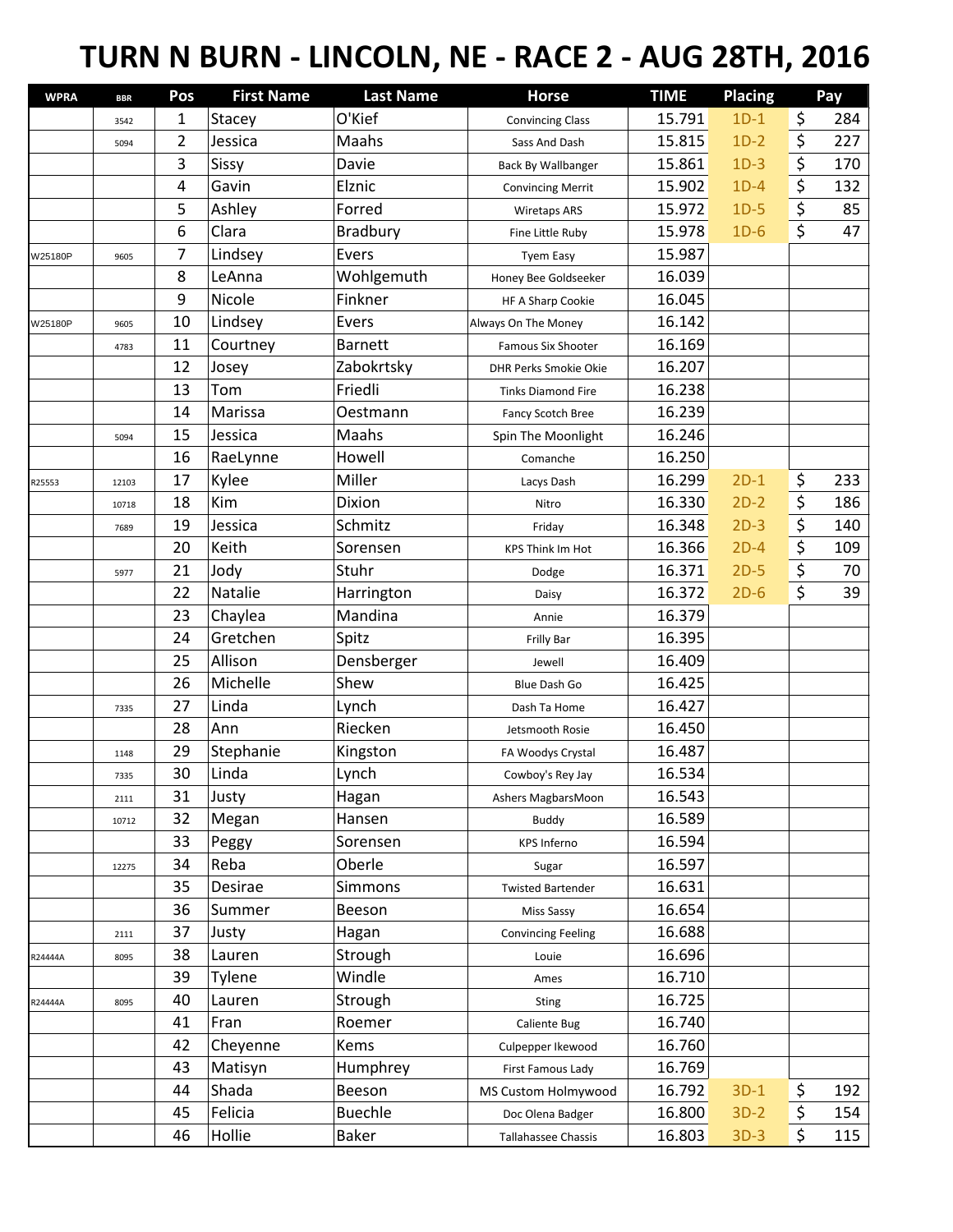## **TURN N BURN - LINCOLN, NE - RACE 2 - AUG 28TH, 2016**

|       | 47 | Sally          | Schedlock      | <b>Features Elegance</b> | 16.829 | $3D-4$ | \$               | 90  |
|-------|----|----------------|----------------|--------------------------|--------|--------|------------------|-----|
|       | 49 | Wendy          | Goeden         | Perry                    | 16.853 | $3D-6$ | \$               | 45  |
|       | 48 | Kim            | Harms          | JD Whatta Cougar         | 16.853 | $3D-5$ | $\zeta$          | 45  |
| 7150  | 50 | Tiffany        | Vargas         | Passem Peekaboo          | 16.863 |        |                  |     |
|       | 51 | La Nae         | Drozd          | Docs Spanish Jig         | 16.875 |        |                  |     |
|       | 52 | Peggy          | Sorensen       | <b>KPS Shawnee Fire</b>  | 16.880 |        |                  |     |
| 6969  | 53 | Harlee         | <b>Bauman</b>  | Booey                    | 16.884 |        |                  |     |
|       | 54 | Hadly          | Ureste         | Toby                     | 16.886 |        |                  |     |
|       | 55 | Vicky          | <b>Barr</b>    | Snoopy                   | 16.900 |        |                  |     |
| 9602  | 56 | Cathy          | Kingston       | Pride                    | 16.905 |        |                  |     |
|       | 57 | Paige          | Pohlman        | Baby                     | 16.929 |        |                  |     |
|       | 58 | Nancy          | Meyer          | Western Duckie           | 16.959 |        |                  |     |
|       | 59 | Jessica        | Jurgensen      | Double Bid For Cash      | 17.020 |        |                  |     |
| 11117 | 60 | James          | Davie          | Watch My Hero            | 17.021 |        |                  |     |
|       | 61 | Shari          | Lindsey        | Possum Copper Penny      | 17.034 |        |                  |     |
|       | 62 | <b>Stannis</b> | Hoffman        | Roanie                   | 17.144 |        |                  |     |
|       | 63 | Alexandra      | Adams          | <b>Charcoal Roll</b>     | 17.248 |        |                  |     |
|       | 64 | Peachie        | Williams       | Ole Buster Brown         | 17.263 |        |                  |     |
| 11874 | 65 | Stephan        | Miller         | Tiny Aces N Eights       | 17.274 |        |                  |     |
|       | 66 | Jayme          | Litchfield     | Debbie                   | 17.310 | $4D-1$ | \$               | 162 |
| 12453 | 67 | Alyssa         | Wilberger      | I-Cy Sullys Lancer       | 17.325 | $4D-2$ | \$               | 130 |
|       | 68 | Gretchen       | Spitz          | Wrench                   | 17.333 | $4D-3$ | \$               | 97  |
|       | 69 | Shelly         | Aldag          | Flos Jos Patent          | 17.352 | $4D-4$ | $\overline{\xi}$ | 76  |
|       | 70 | Casey          | Jones          | Bo                       | 17.361 | $4D-5$ | $\overline{\xi}$ | 49  |
|       | 71 | Ashley         | McClain        | Roanie                   | 17.372 | $4D-6$ | $\overline{\xi}$ | 27  |
|       | 72 | Wendy          | Goeden         | Cash                     | 17.382 |        |                  |     |
| 10718 | 73 | Kim            | Dixion         | Ellenore                 | 17.402 |        |                  |     |
|       | 74 | Melissa        | Aldag          | <b>Buddy</b>             | 17.410 |        |                  |     |
|       | 75 | Jackie         | Rainwater      | Rooster                  | 17.414 |        |                  |     |
|       | 76 | Kristine       | Huber-Day      | Bee Bee Sally            | 17.523 |        |                  |     |
|       | 77 | Molly          | Schaefer       | Eddie                    | 17.529 |        |                  |     |
|       | 78 | Ashley         | Ring           | Ellie                    | 17.571 |        |                  |     |
|       | 79 | Jackie         | Beeson         | <b>Toy Poppin</b>        | 17.657 |        |                  |     |
|       | 80 | Tami           | Oestmann       | Tiny Moo Too             | 17.768 |        |                  |     |
|       | 81 | Felicia        | <b>Buechle</b> | Coco                     | 17.844 | $5D-1$ | \$               | 142 |
| 7220  | 82 | Melissa        | Shelton        | Hesa Smart Renegade      | 17.901 | $5D-2$ | \$               | 113 |
|       | 83 | Lisa           | Mccrary        | Suddenly Up              | 17.911 | $5D-3$ | \$               | 85  |
|       | 84 | Patti          | Nowicki        | MS Red Eyed War Chic     | 17.963 | $5D-4$ | \$               | 66  |
|       | 85 | Lindsey        | Kester         | VC By Moonlight          | 17.968 | $5D-5$ | $\overline{\xi}$ | 42  |
|       | 86 | Mallory        | Rock           | <b>BXL Go Lady Go</b>    | 17.972 | $5D-6$ | \$               | 24  |
|       | 87 | James          | Davie          | Dakota                   | 18.027 |        |                  |     |
| 11117 | 88 | Amy            | Goltz          |                          | 18.106 |        |                  |     |
|       | 89 | Eva            | Ames           | Dodge                    | 18.113 |        |                  |     |
|       | 90 |                |                | Short Stuff              |        |        |                  |     |
|       |    | Carrie         | <b>Duffy</b>   | JD Whatta Rushon         | 18.121 |        |                  |     |
|       | 91 | Lindsey        | Warner         | Gypsy                    | 18.261 |        |                  |     |
|       | 92 | Jordan         | Dassinger      | Miss N Your Ride         | 18.346 |        |                  |     |
|       | 93 | Deb            | Clark          | Peppy Lil Okie           | 18.595 |        |                  |     |